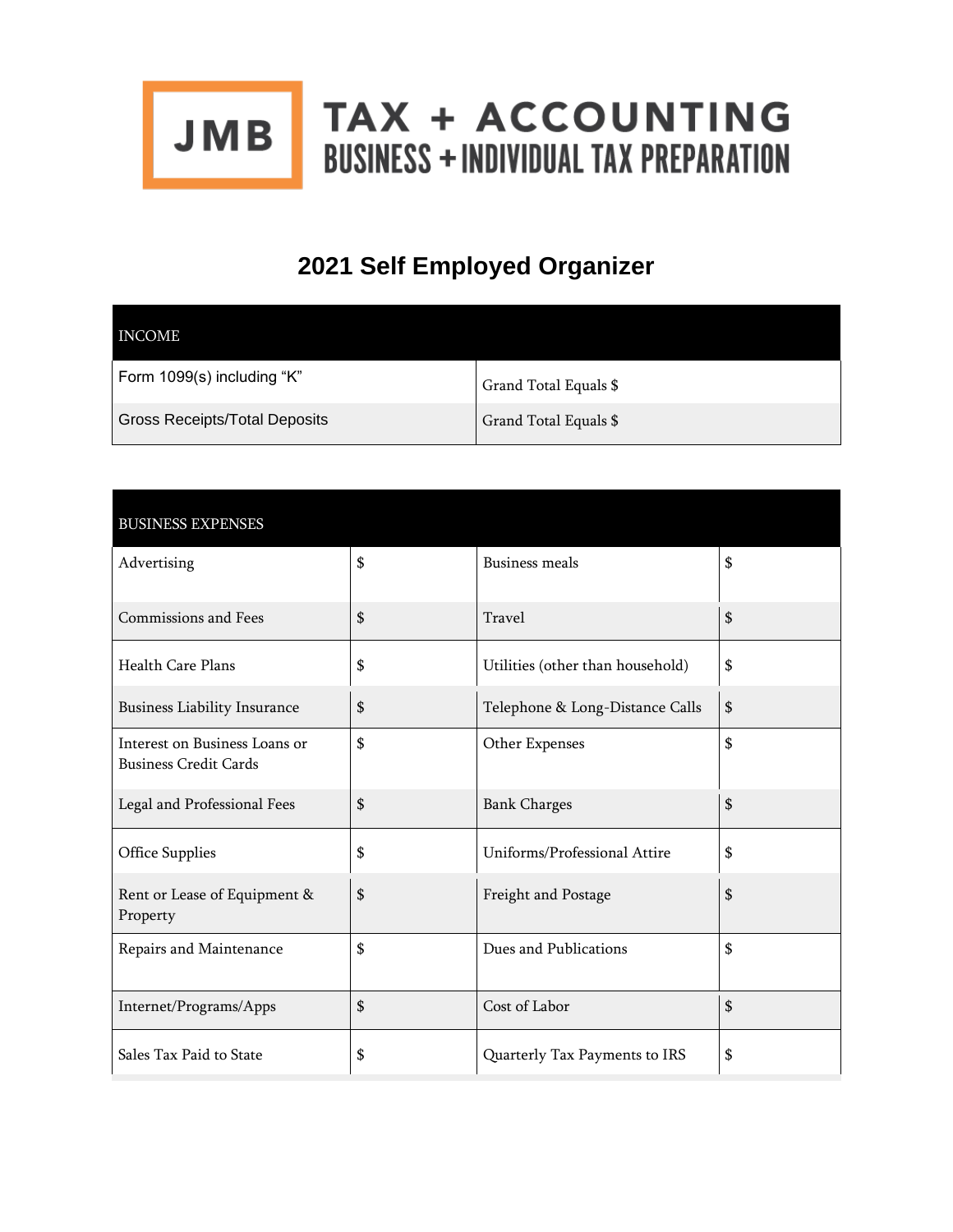| Taxes and Licenses | Quarterly Tax Payments to State |  |
|--------------------|---------------------------------|--|
| Cell Phone         | Continuing Education (CE)       |  |

| <b>VEHICLE INFORMATION</b>                                                       |
|----------------------------------------------------------------------------------|
| ** PLEASE SUBMIT SIGNED MILEAGE LOG**                                            |
|                                                                                  |
| Total Business Miles: __________________                                         |
| Jan 1 Thru December 31 Miles: ________________________                           |
|                                                                                  |
| Total Personal Miles: ________________________                                   |
| Parking and Tolls: \$                                                            |
| Was your vehicle available for personal use during off-duty hours? ___Yes ____No |

## **Furniture/Property/Equipment:**

| <b>Description:</b> | <b>Date</b><br>placed in<br>service: | use for<br>business: | <b>Percent of Amount:</b> |
|---------------------|--------------------------------------|----------------------|---------------------------|
|                     |                                      |                      |                           |
|                     |                                      |                      |                           |
|                     |                                      |                      |                           |
|                     |                                      |                      |                           |